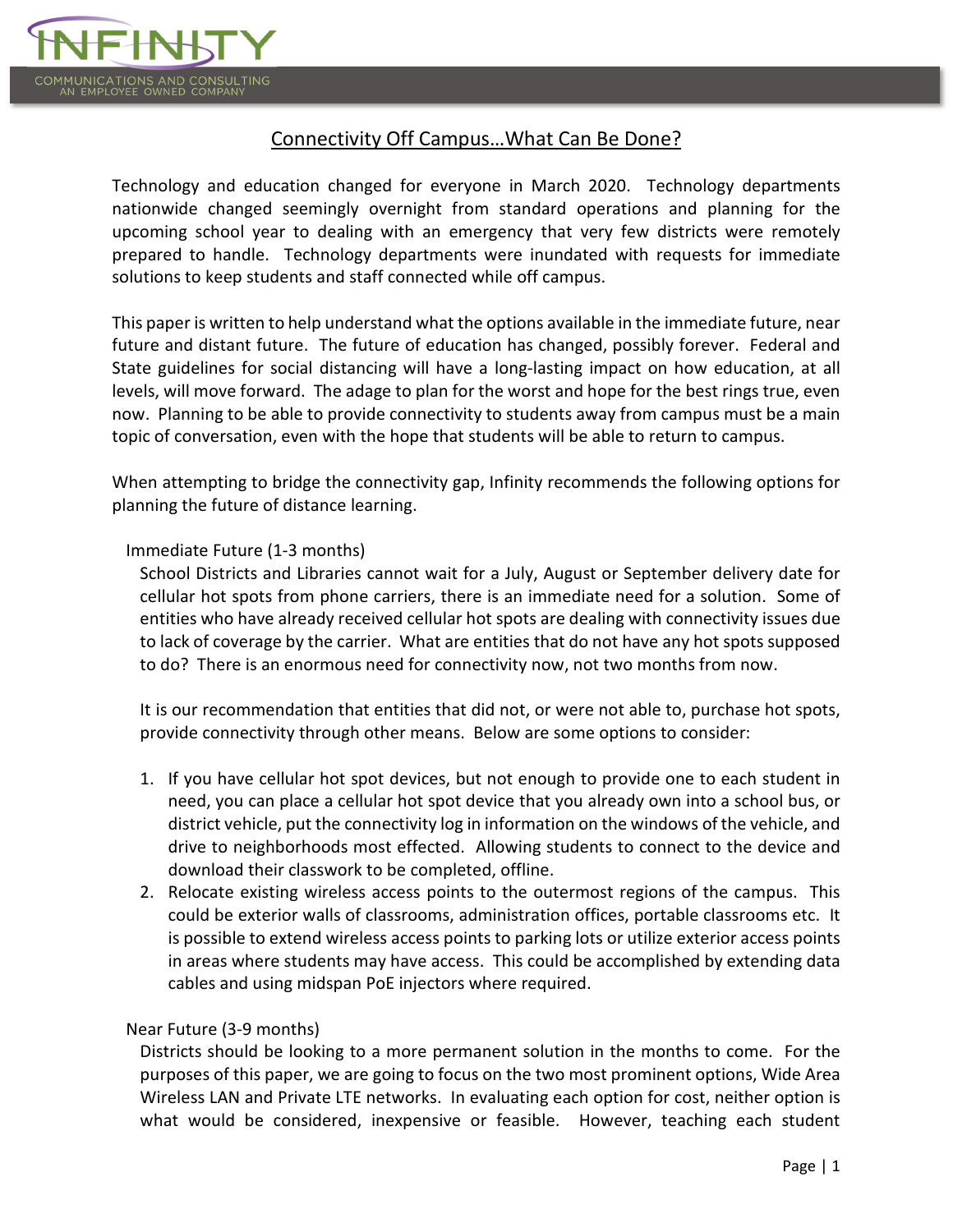

remotely while staff is unable to physically be together, was also once considered not feasible, and look where are today.

1. Wide Area Wireless LAN

A Wide Area Wireless LAN is like a hub and spoke designed fiber network. The key difference being that the fiber is replaced with a Wi-Fi signal that acts as the carrier between nodes in the system. Each spoke node connects wirelessly to the hub, as well each spoke node is a collector for the individual user nodes in a geographical area. In this topology, the hub would be the center originating point, such as the District Office, Library or other Main Distribution Frame (MDF), and each spoke node would be the Intermediate Distribution Frame (IDF). The user endpoint is relative to the data outlet in a traditional wired network.

In a Wide Area Wireless LAN, the end goal of the project is to provide the most coverage to largest geographical area. This requires a copious amount of upfront planning to complete correctly. The spoke node locations play a critical role in the success of the solution. These locations act as the main transportation system between the user and the network. Having these locations in the correct geographical space provides the greatest ability to provide coverage to the largest area.

How do users get coverage when they are away from the spoke node? In a Wide Area Wireless LAN, users are connected through a network of exterior wireless access points. Depending on the area where coverage is needed, there are different options available. Residential for example can allow for a very dense population to receive coverage with only a few user nodes required. When spaced proportionally in a residential area, user nodes can be placed on homes and provide connectivity to the surrounding homes, thus limiting the number of devices that may need to be installed in one geographical area.

In more densely populated areas such as apartment buildings, condominiums and highdensity residential buildings, user nodes can be placed more frequently to provide greater access with less bandwidth consumption. In non-residential, high population areas, the same can be completed with increased number of devices. In order to have a successful high-density solution, the user nodes will require additional programming to prevent overlapping signals from each device.

A Wide Area Wireless LAN is a scalable solution that provides a great deal of growth for small and large communities. There is an initial investment requirement for the spoke nodes and hub location, however the cost is a scalable based on the number of user nodes. The end goal may be to provide 100% coverage for a geographical area; however, the initial cost may be too high for a full build out in one construction phase. Therefore, a viable option may be to complete the spoke node installation, and phase in the user coverage, beginning with the most needed areas first, and phasing in complete coverage for the area over time.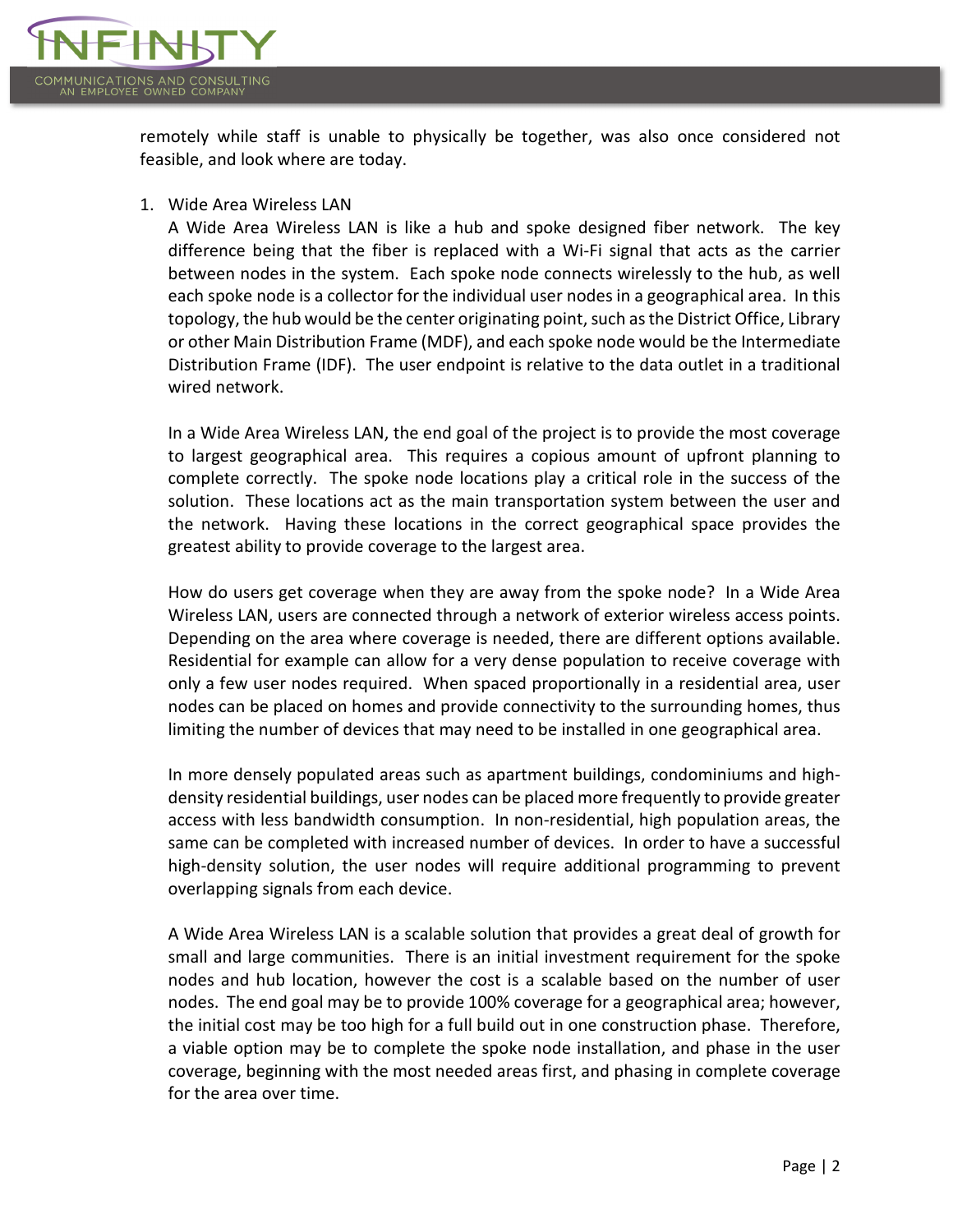

### 2. Private LTE

A Private LTE network is a cellular network that is owned and operated by a private/public (non-commercial) entity. The system bandwidth is separate from any cellular carrier and limits its connectivity to those devices that are programmed to operate on its network. Recently the FCC held an auction for the 5Ghz broadband spectrum, in which the major cellular carriers purchased all available licenses, making it difficult for anyone looking to operate a private LTE network. However, in a very friendly move to private LTE networks, the FCC released a very large unused spectrum of military bandwidth in the 3.5-3.7Ghz range. Additionally, they created the CBRS, or Citizens Broadband Radio Service, which upon creation limits the users that can utilize this spectrum to private/public companies/individuals. To use this service, there is a membership due, but what it solidifies is that your radio spectrum, is yours, and that a LTE carrier is not allowed to use your space for the customers cellular or data bandwidth traffic.

Like a Wide Area Wireless LAN, a private LTE network can provide coverage to a large area. The system requires headend servers and equipment as well as spoke nodes, the difference comes in the user nodes. Switching from a Wi-Fi signal to a LTE signal migrates connectivity from connecting to a wireless access point to connecting to any LTE enabled device. Entities who own their own LTE hot spot devices, that are not under service contracts, can exchange carrier SIM cards to private SIM cards that are provisioned for their private networks. This allows districts to provide hot spots on an as needed basis to students, rather than install equipment in a residential area.

A private LTE network works just like a carrier network, where antennas, towers, microcells, and other devices are used to provide coverage in areas where existing coverage is limited. In the case of school districts, one feasible solution is to use each campus as a spoke node, to provide a large umbrella coverage for the surrounding areas. While this is a good start, it may not work in all scenarios, and additional design considerations should be taken into account for additional locations.

Much like in areas where high density residential populations are located and nonresidential entities may need to be considered for coverage, microcell technology is available, when large towers are not feasible for construction. These allow for high capacity coverage when space is at a premium.

Near-Distant Future (9-18 months)

It is extremely difficult to estimate where society will be in a years' time. Will students be back in the classroom? Will everyone be back to work, and the economy running as before? Only time will tell, but how do you plan for what comes next? It is our recommendation that districts need to plan to be able to provide students connectivity, where the student is, not where the school is. The adage to 'prepare for the worst and hope for the best', stands true. If preparations are made for a continued 'off campus' learning environment, and it is warranted, then the prepared district will not be forced to make speedy and costly purchase decisions. If the preparation is not warranted, students and teachers will be able to continue